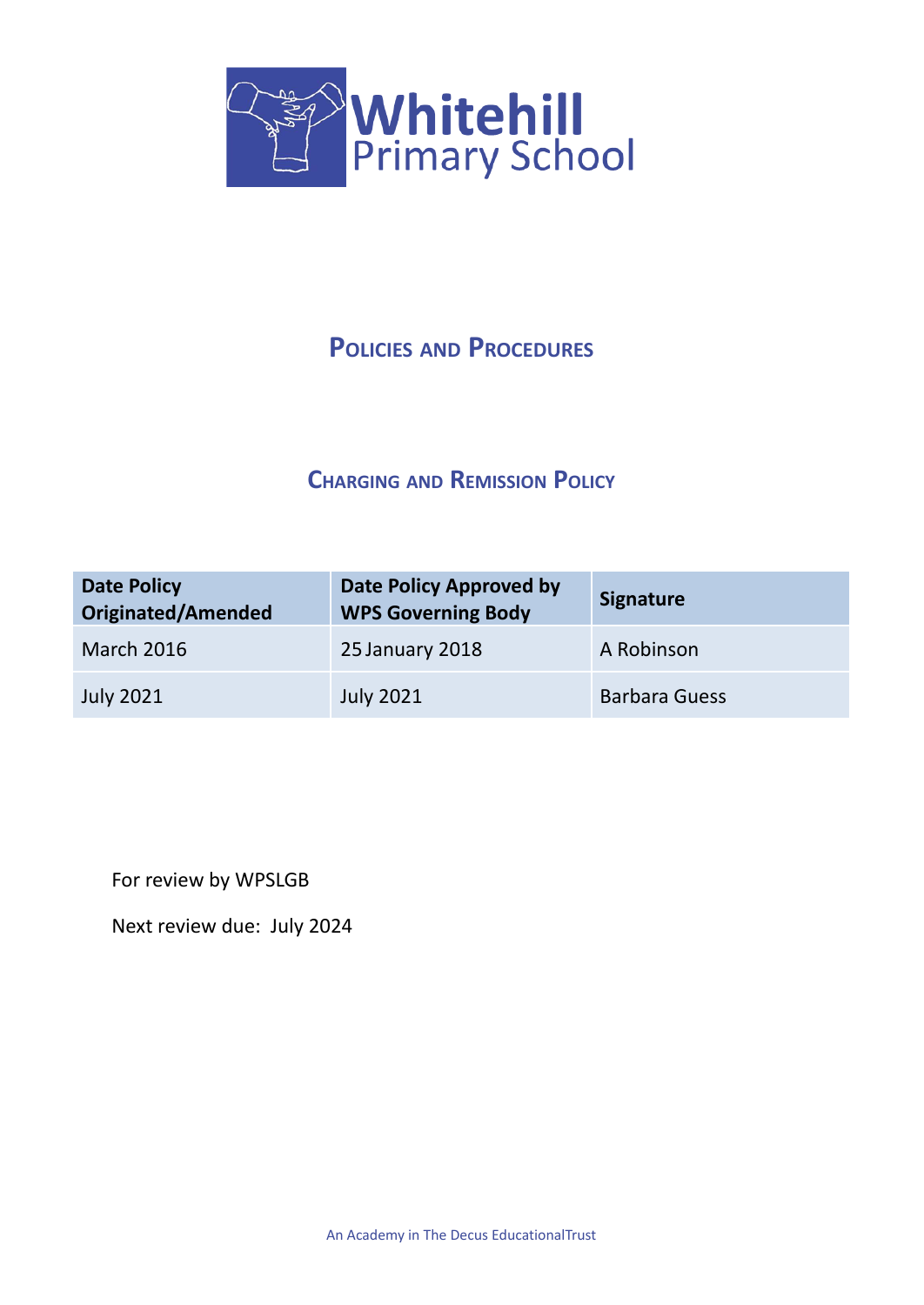# **CHARGING AND REMISSION POLICY**

#### **Introduction**

This policy is implemented by the Local Governing Body of Whitehill Primary School, in accordance with the Education Act 1996, and is subject to the requirements of that Act. It is reviewed on a bi-annual basis by the Local Governing body.

# **Policy on Charging for Essential Curriculum Activities**

There is no charge for admission to the school, nor for essential materials, books, instruments, or other equipment, but excluding clothing. The school may charge in advance for the supply of materials if parents have indicated that they wish to have a finished product in, for example technology, or retrospectively if parents declare at that stage that they wish to purchase it. The school may also charge for text books or equivalent which students choose to annotate and therefore render unsuitable for further use by others.

The school will not charge for any activities and visits taking place within the school day or, if outside school hours, those that are a necessary part of the National Curriculum, although these may be cancelled if sufficient voluntary contributions are not forthcoming.

#### **Voluntary Contributions**

The school may ask parents to contribute on a voluntary basis for the cost of materials, books, instruments and other equipment, and visits and activities within the school day (defined below), on the condition that no student whose parents do not make a contribution will be treated differently on this account. However, the activity for which voluntary contributions are used may be cancelled if sufficient funds are not forthcoming. For the sake of clarity, the non-return of a permission slip by a reasonable deadline does constitute a valid reason for excluding a student from an educational visit, irrespective of whether a voluntary contribution has been made.

# **Optional Extras**

Educational visits, the majority of time for which falls outside the school day (and which does not fall into a "no charge" category) may be charged for. Parents must agree in advance to their son/daughter participating and will be required to meet any charge in advance. The cost of such visits will not exceed the cost of the provision for each student. Where materials, books, instruments and other equipment, are deemed desirable but not essential for curriculum purposes, a charge may be made. The school will also charge for the cost of individual tuition in playing musical instruments, where this has been requested by parents, within and outside school time, at or below the rate laid down by the Kent Music School, the school having the option of subsidising tuition fees for those students who support school music.

#### **Education Partly During School Hours**

If most of the time spent on a non-residential activity occurs during school hours, that activity counts as taking place entirely in school hours and no charge will be made. An activity or visit is deemed to take place outside the school day, if 50% or more is spent on the activity outside school hours, including travelling time, but excluding midday break, then a charge will be made under the "optional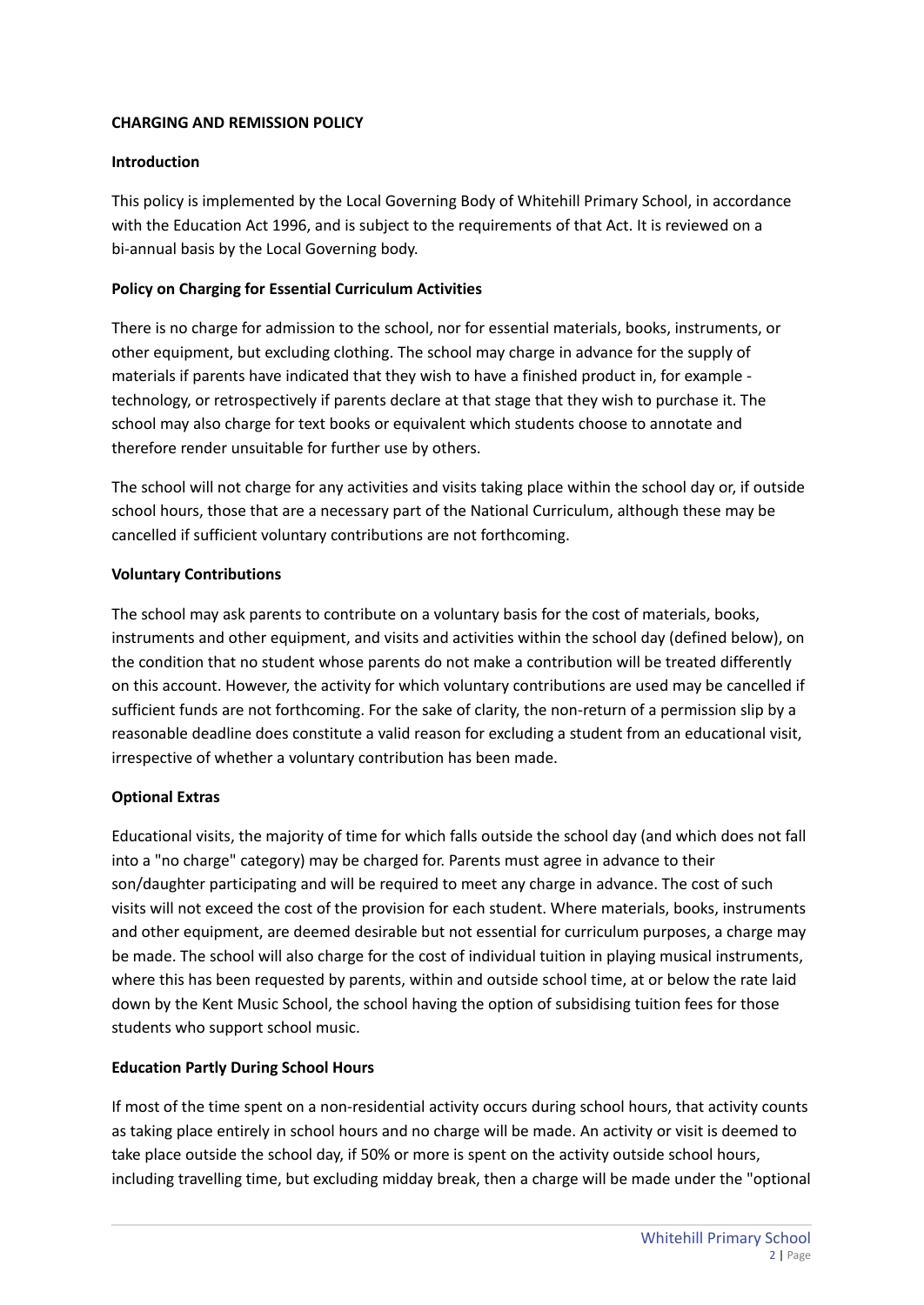extras provision" above. For residential visits, a trip counts as falling within school time if the number of school sessions missed by a student amounts to half or more of the number of half-days taken up by the activity. For example, a term-time trip from noon on Wednesday to 9.00 pm on Sunday would last for nine half-days, include five school sessions and would count as taking place in school time. A trip from noon on Thursday to 9.00 pm on Sunday would count as seven half-days, include three school sessions and would be classified for charging as taking place outside school time. If 50 per cent or more of a half-day is spent on a residential trip, the whole of that half-day will be deemed as spent on the trip.

# **Residential Visits**

A residential visit is one which requires students to spend one or more nights away from home. The cost of board, lodging and travel on a residential visit taking place within the school day (as defined by the 1996 Act) will be charged to parents of participating students.

#### **Remissions Policy**

The school will remit fees for activities and visits which are of curriculum value as recommended by the Headteacher, to those parents who are in receipt of one of the benefits listed in the "Calculating Charges" section of this document or in other special circumstances approved by the Local Governing Body, or its Chair between meetings. The Local Governing Body will remit fully board and lodging charges for students whose parents receive one of the benefits listed in the "Calculating Charges" section of this document if they take part in a residential visit deemed to be during the school day or are required to take part in one for prescribed examination syllabus or national curriculum purposes.

#### **Recovery of Charges**

Any sums payable by parents for wasted examination fees, or charges for optional extras for which they had agreed or for board, lodging and travel, are recoverable summarily as a civil debt.

#### **Breakages and Fines**

No charge will be made for broken windows or lost library books etc., unless they result from students' behaviour, when parents can be asked to pay for them.

#### **Calculating Charges**

When charges are made for any activity, whether during or outside of the school day, they will be based on the actual costs incurred, divided by the total number of students participating. There will be no levy on those who can pay to support those who cannot. Support for cases of hardship will come through voluntary contributions and fundraising.

Parents who would qualify for support are those who receive:

- Universal Credit in prescribed circumstances (further guidance to be provided by the DfE when UC is fully rolled out)
- Income Support;
- Income-based Jobseeker's Allowance;
- Support under Part 6 of the Immigration and Asylum Act 1999;